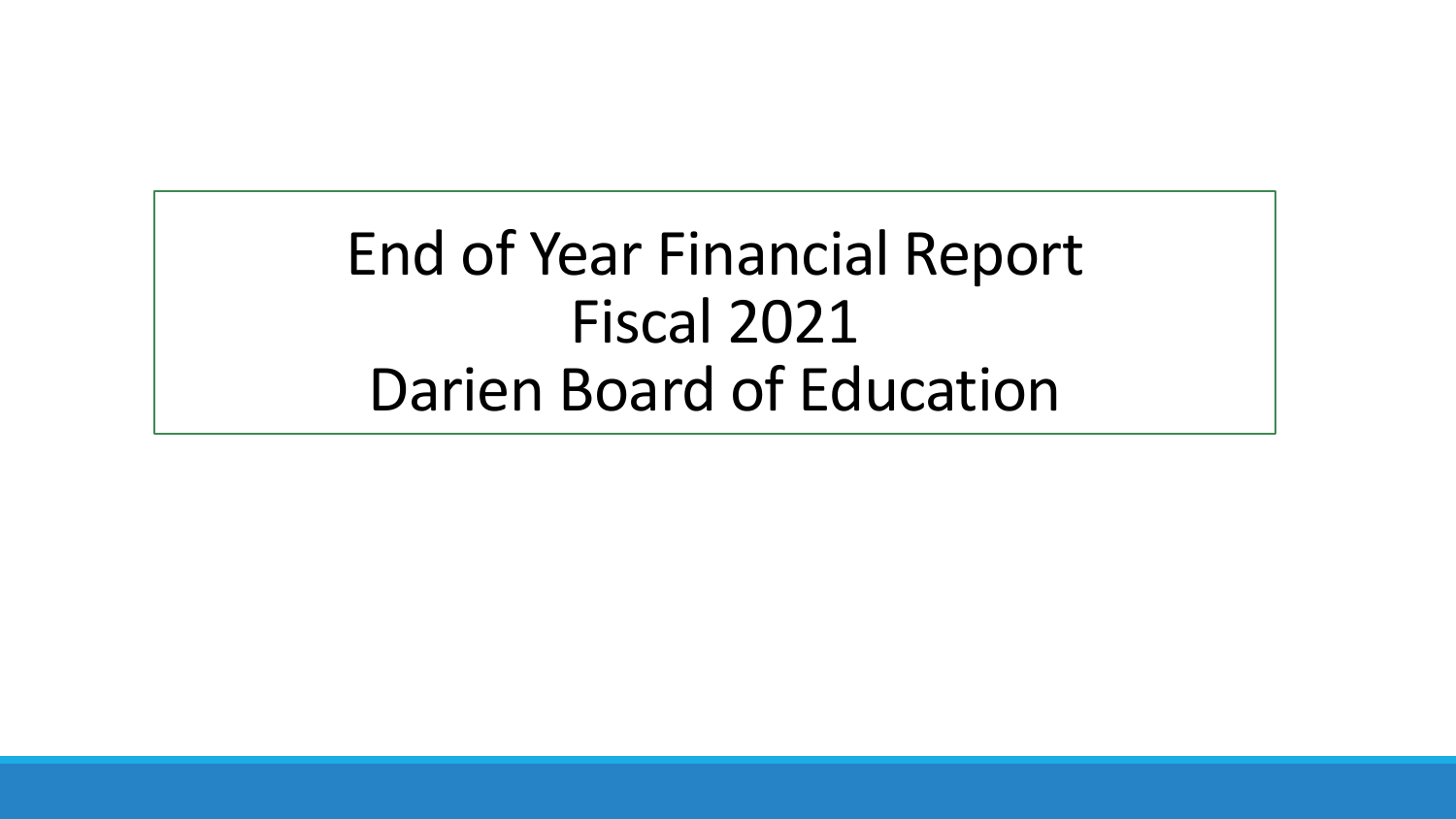#### Highlights of EOY Financial Report Fiscal 2021

Fiscal Year 2021 ended the year with a surplus of **1,370,630 or 1.31%** of the appropriation plus the special appropriation

| <b>RC's</b>                   | <b>Forecast</b> |
|-------------------------------|-----------------|
| <b>General Education RC's</b> | \$493,532       |
| <b>Special Education RC's</b> | \$775,867       |
| Re-opening expenditures       | \$101,231       |
| <b>Total</b>                  | \$1,370,630     |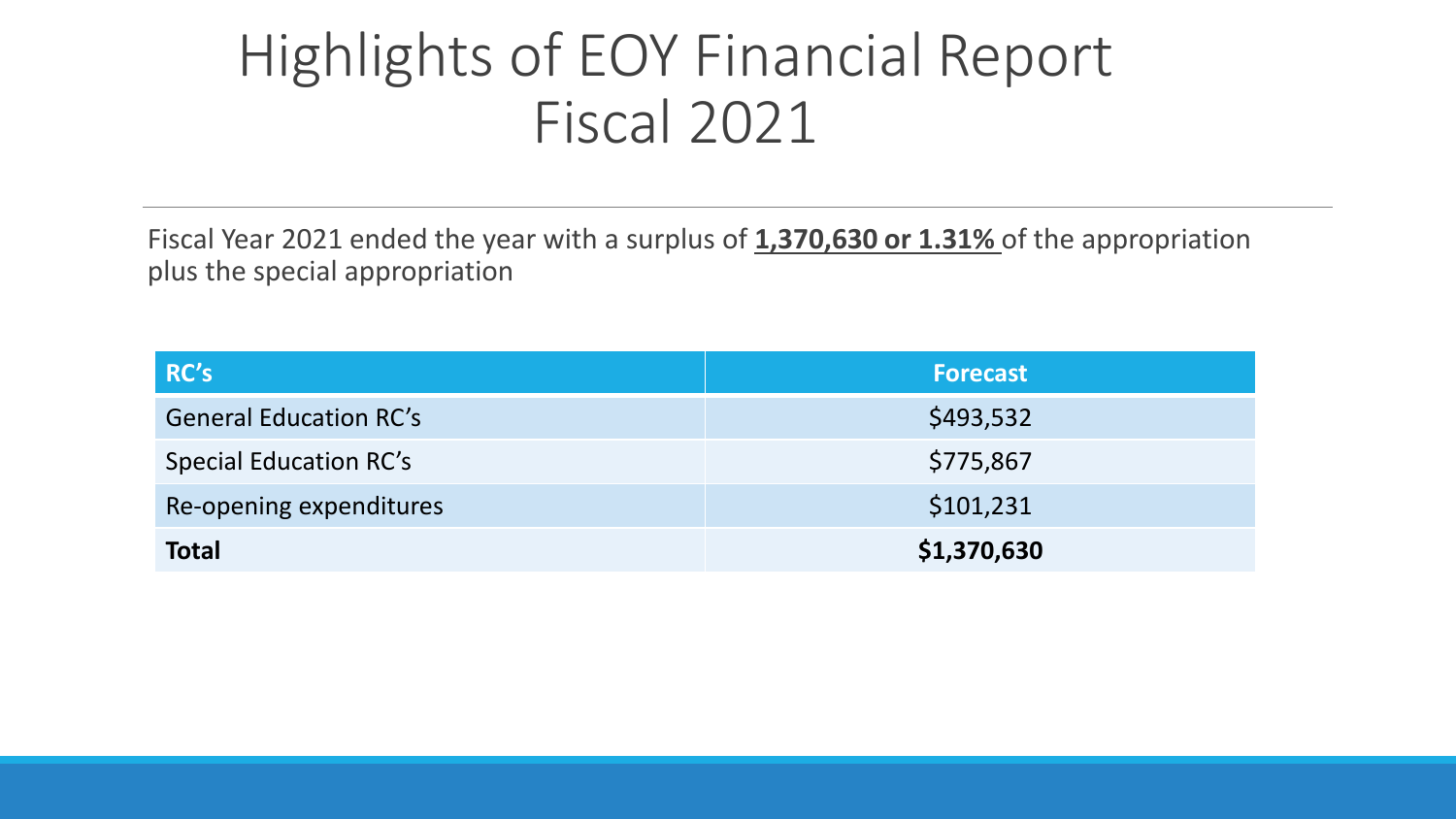# EOY Balances by Category

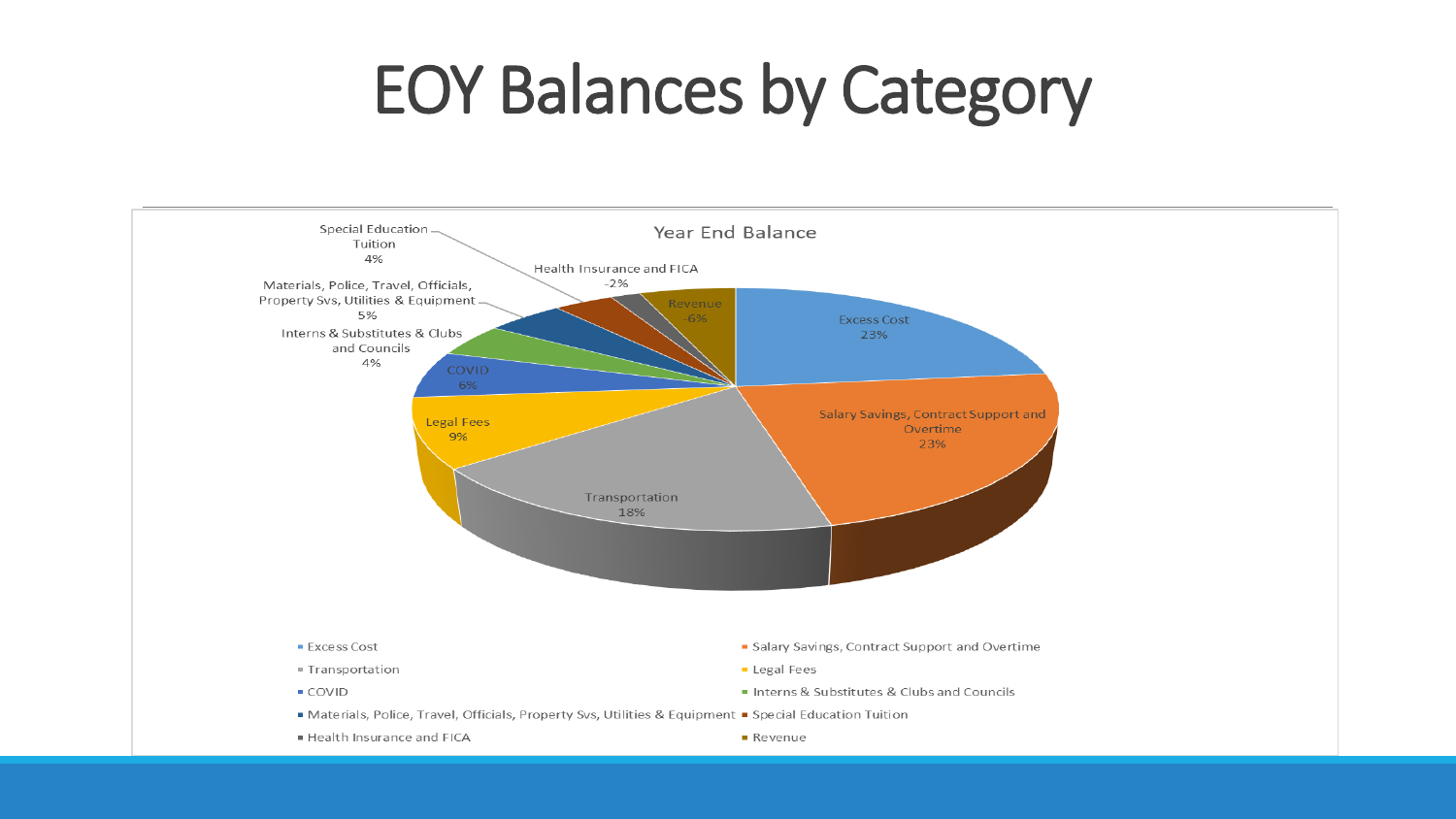# COVID 19 Re-opening Expenses

| <b>Category</b>   | <b>Operating</b><br><b>Fund</b> | <b>Grants</b> | <b>Total</b><br><b>Spending</b> | <b>Less Grants</b> | <b>Less Transfers</b><br>& Proposed<br><b>Transfers</b> | <b>Supplemental</b><br><b>Appropriation</b> | <b>Balance</b> |
|-------------------|---------------------------------|---------------|---------------------------------|--------------------|---------------------------------------------------------|---------------------------------------------|----------------|
| <b>Staffing</b>   | \$1,582,992                     | \$264,097     | \$1,847,089                     | \$(264,097)        | \$(451,580)                                             | $\frac{\xi(1,198,731)}{}$                   | \$67,319       |
| <b>Facilities</b> | \$592,304                       | \$553,618     | \$1,145,922                     | \$(553, 618)       | \$ (53, 847)                                            | \$(570, 971)                                | \$32,513       |
| <b>Technology</b> | \$12,756                        | \$261,197     | \$273,953                       | \$(261, 197)       | \$0                                                     | \$(12, 962)                                 | \$206          |
| <b>Athletics</b>  | \$127,560                       | \$0           | \$127,560                       | \$0                | \$(127,560)                                             | \$0                                         | \$0            |
| School Lunch      | \$98,747                        | \$0           | \$98,747                        | \$0                | \$ (98, 747)                                            | \$0                                         | \$0            |
| Transportation    | \$13,136                        | \$0           | \$13,136                        | \$0                | \$ (8, 840)                                             | \$ (5,466)                                  | \$1,170        |
| <b>Materials</b>  | \$69,531                        | \$0           | \$69,531                        | \$0                | \$ (69, 551)                                            | \$0                                         | \$20           |
| <b>Total</b>      | \$2,497,026                     | \$1,078,913   | \$3,575,938                     | \$(1,078,913)      | \$ (810, 125)                                           | \$(1,788,130)                               | \$101,231      |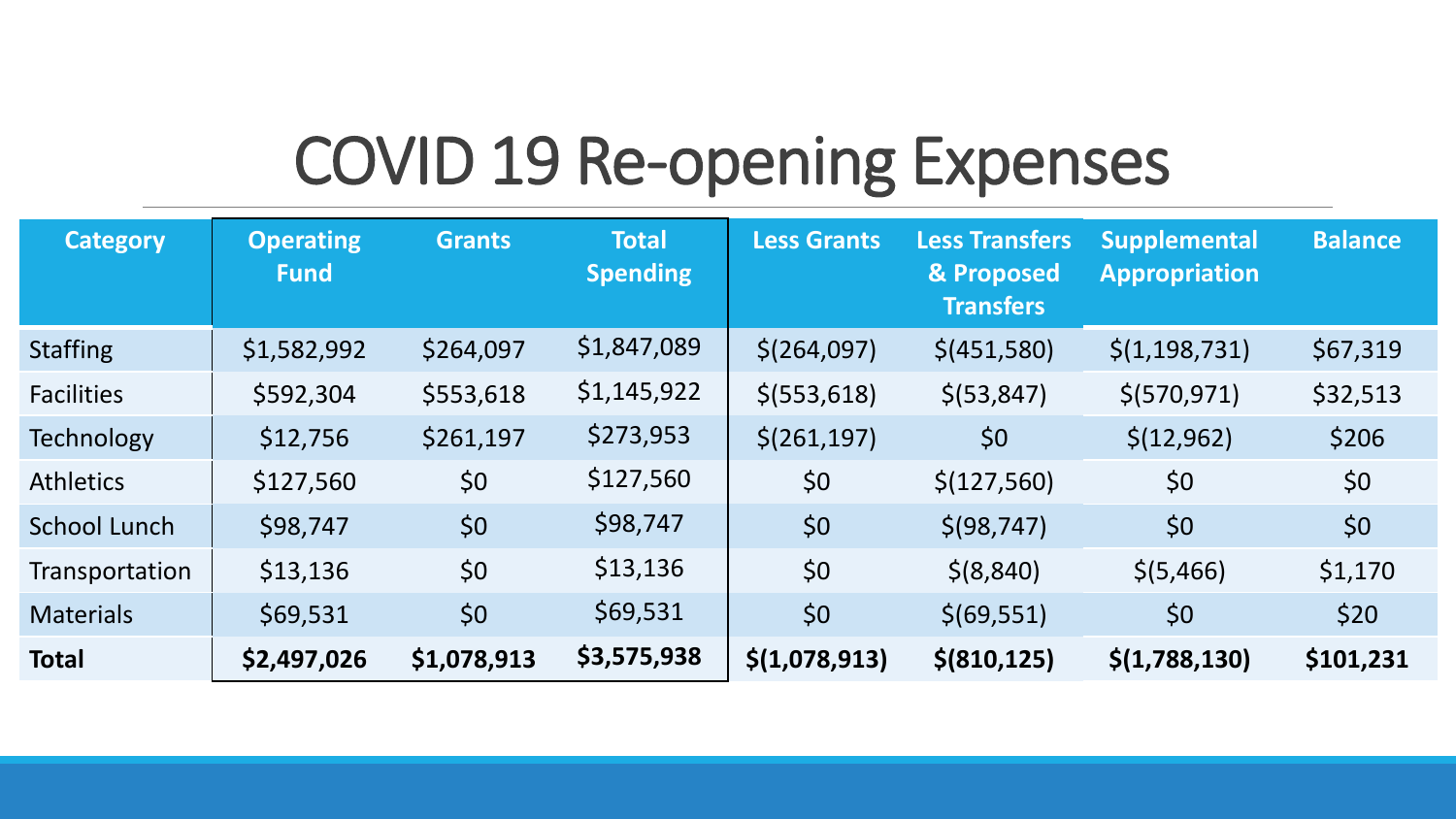# Change in Re-opening Expenses

|                                                 | <b>Forecast</b> |
|-------------------------------------------------|-----------------|
| <b>May (Operating) Re-opening Expenses</b>      | \$85,892        |
| Substitutes                                     | \$3,244         |
| <b>LPNS</b>                                     | \$6,232         |
| <b>Contact Tracing</b>                          | \$7,803         |
| <b>Bus Cleaning</b>                             | \$1,170         |
| <b>Part Time Custodians</b>                     | \$(2,945)       |
| <b>Custodial Overtime</b>                       | \$129           |
| <b>Contract Cleaning</b>                        | \$(256)         |
| <b>Emergency Repairs</b>                        | $$$ (38)        |
| <b>EOY COVID Reopening Expenditures Surplus</b> | \$101,231       |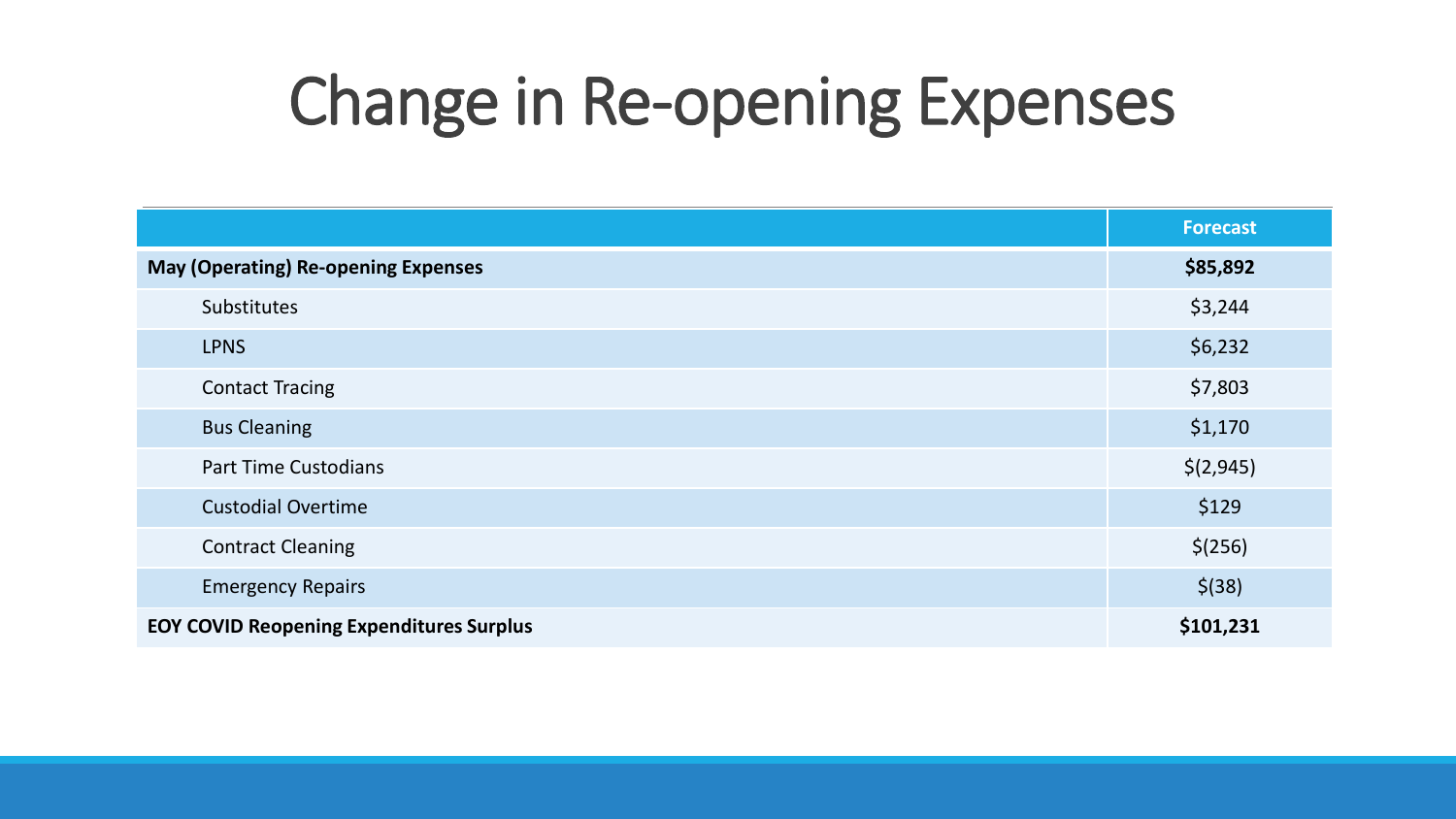#### Change from Forecast Prior Month

|                                                                        | <b>Forecast</b> | <b>Description</b>                                           |
|------------------------------------------------------------------------|-----------------|--------------------------------------------------------------|
| <b>May Forecast</b>                                                    | \$1,259,659     |                                                              |
| <b>Special Education Transportation</b>                                | \$56,865        | Reduction in out of district transportation usage            |
| Athletic Transportation and Officials                                  | \$33,266        | Less sub varsity games                                       |
| <b>District Legal Fees</b>                                             | \$17,091        | Last half of the year trended lower                          |
| Salaries (Substitutes, Part Time Help, Overtime, Secretaries)          | \$12,646        | Part Time Facilities Help difficult to fill                  |
| Special Education Legal Fees, Consultant Services, Contracted Services | \$6,554         | Legal Fees trended lower year over year in the last quarter. |
| Police/Fire                                                            | \$3,997         | Less police for year-end events                              |
| Health Insurance                                                       | \$3,650         | Employee Background Checks, Dental Claims                    |
| Revenue (Medicaid, ELP, Field Rentals)                                 | \$(2,669)       | ELP withdrawal, increase in Medicaid Billing                 |
| <b>Tuition Reimbursement</b>                                           | \$(4,000)       | DEA Tuition Reimbursement Request                            |
| <b>Regular Transportation</b>                                          | \$(4,109)       | Diesel Fuel, Suburban Maintenance                            |
| Out of District Tuition                                                | \$(5,794)       | <b>Change in Tuition Agreements</b>                          |
| Supplies, Materials, Travel, Property Services                         | \$(6,689)       | Clear out long-standing facilities work orders               |
| Payroll Taxes                                                          | \$(7,434)       | Payroll Taxes                                                |
| <b>Utilities</b>                                                       | \$(7, 742)      | Increase in electricity, decrease in telephone and heat      |
| <b>COVID</b>                                                           | \$15,339        | Reduction in contact tracing, substitutes, LPNS.             |
| <b>EOY Results</b>                                                     | \$1,370,630     |                                                              |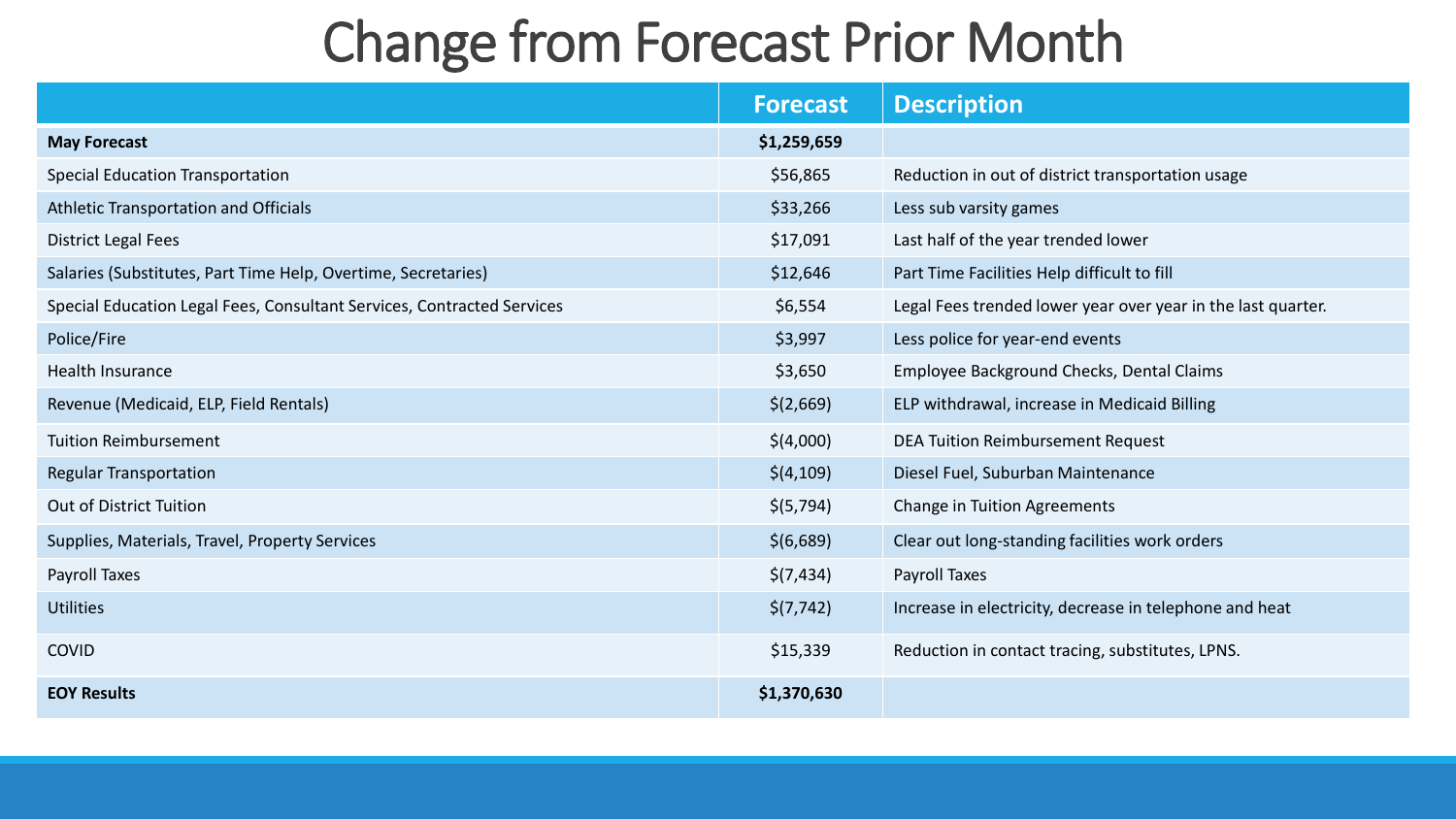**Salaries**: The positive variance within salaries is largely attributed to the following

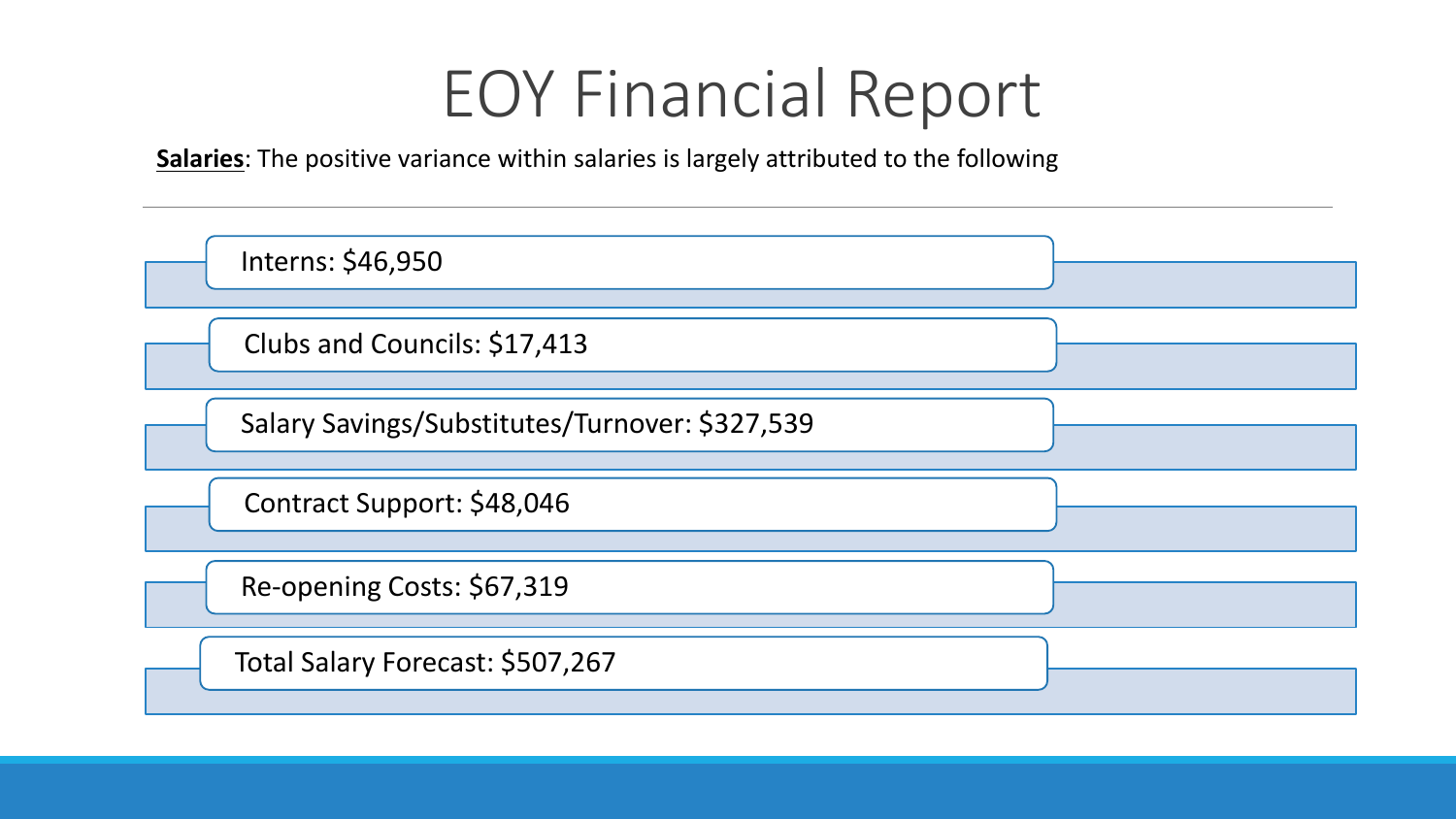**Operating**: The positive variance within operating is largely attributed to the following

| Legal Fees: \$149,414                                  |  |
|--------------------------------------------------------|--|
| Tuition Reimbursement: \$4,715                         |  |
| Supplies, Materials, Travel, Dues: \$23,128            |  |
| <b>Adult Education Contracted Service: \$4,574</b>     |  |
| Athletic Transportation and Sports Officials: \$33,266 |  |
| Special Education Transportation: \$235,423            |  |
| Special Education Tuition: \$57,534                    |  |
| COVID Re-opening Expense: \$33,705                     |  |
| Total Operating Expenses: \$541,763                    |  |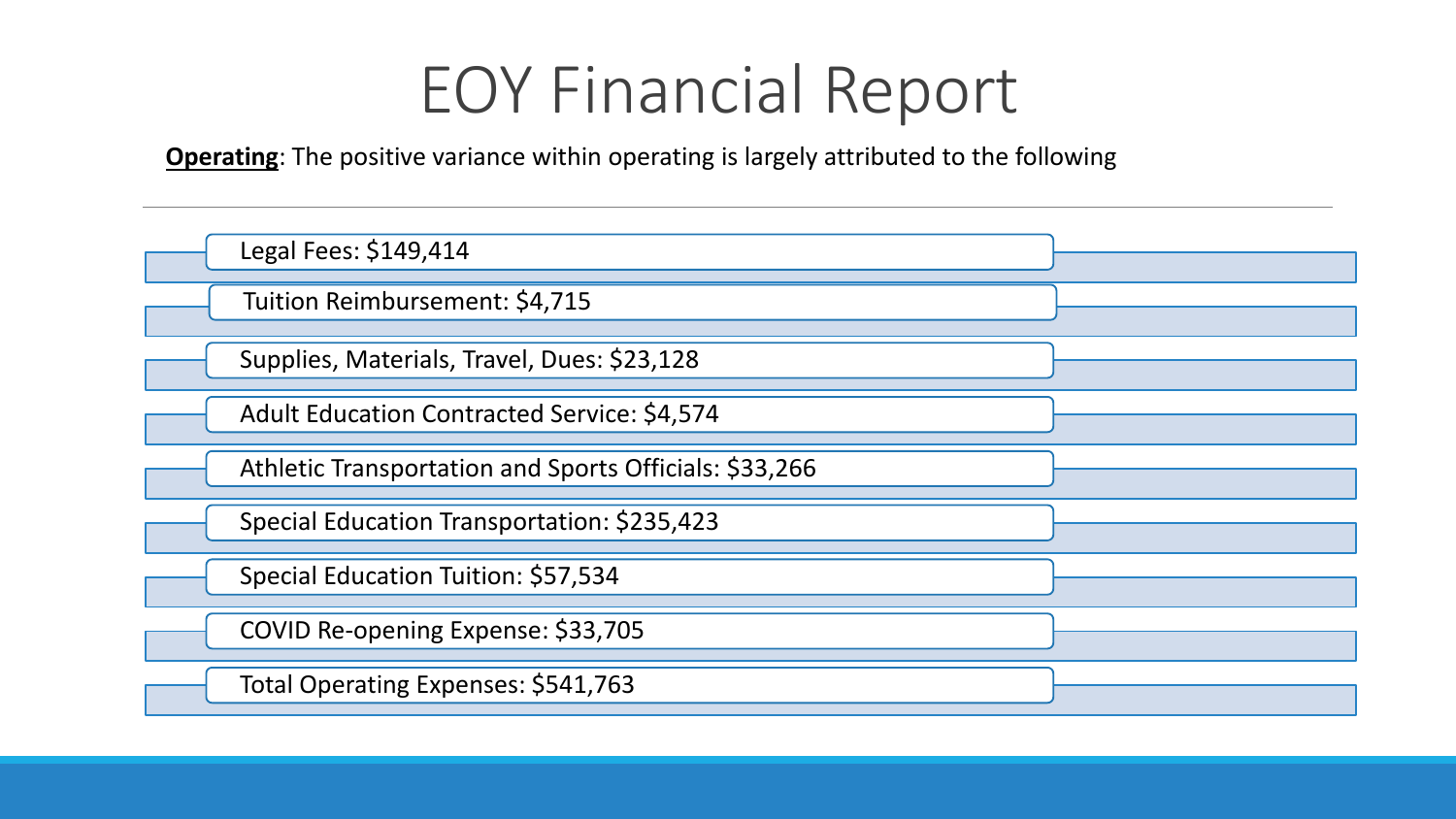**Fixed**: The positive variance within fixed is largely attributed to the following

| Regular Transportation: \$28,827 |  |
|----------------------------------|--|
| Property Insurance: \$1,179      |  |
| Workers Compensation: \$5,867    |  |
| Health Insurance: \$(21,350)     |  |
| $FICA: \xi(7,434)$               |  |
| <b>Utilities: \$32,341</b>       |  |
| Total Fixed Forecast: \$39,430   |  |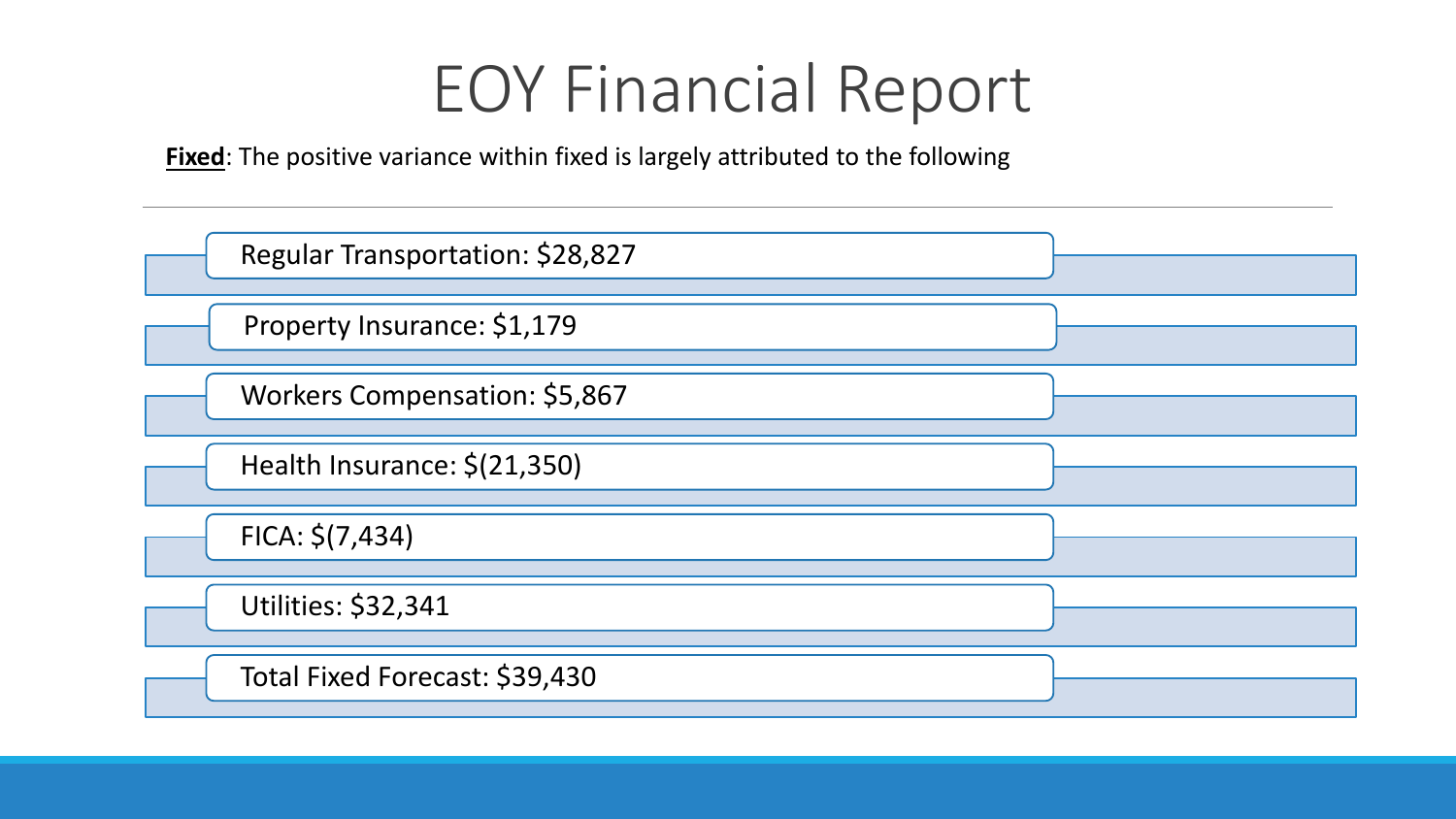**Equipment**: The positive variance within Equipment is largely attributed to the following

Technology, Tech Ed, Music, and Science Equipment: \$91

COVID Equipment: \$206

Total Equipment Forecast: \$297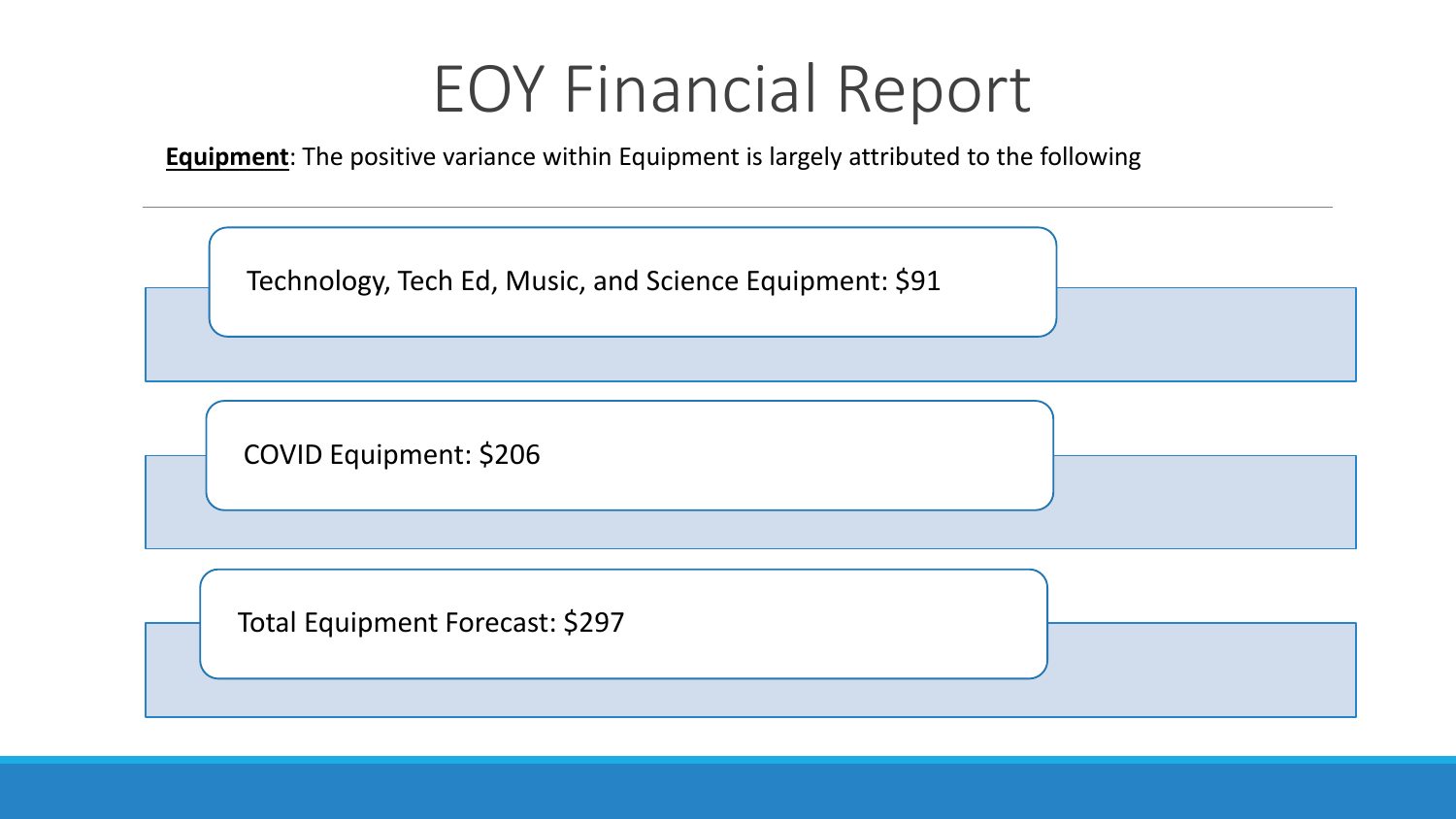**Revenue**: The positive variance within revenue is largely attributed to the following

| Building Rentals: \$(69,837)      |  |
|-----------------------------------|--|
| Field Rentals: \$68,920           |  |
| Excess Cost: \$374,687            |  |
| Medicaid Reimbursement: \$4,696   |  |
| ELP Tuition: \$(96,594)           |  |
| Total Revenue Forecast: \$281,872 |  |